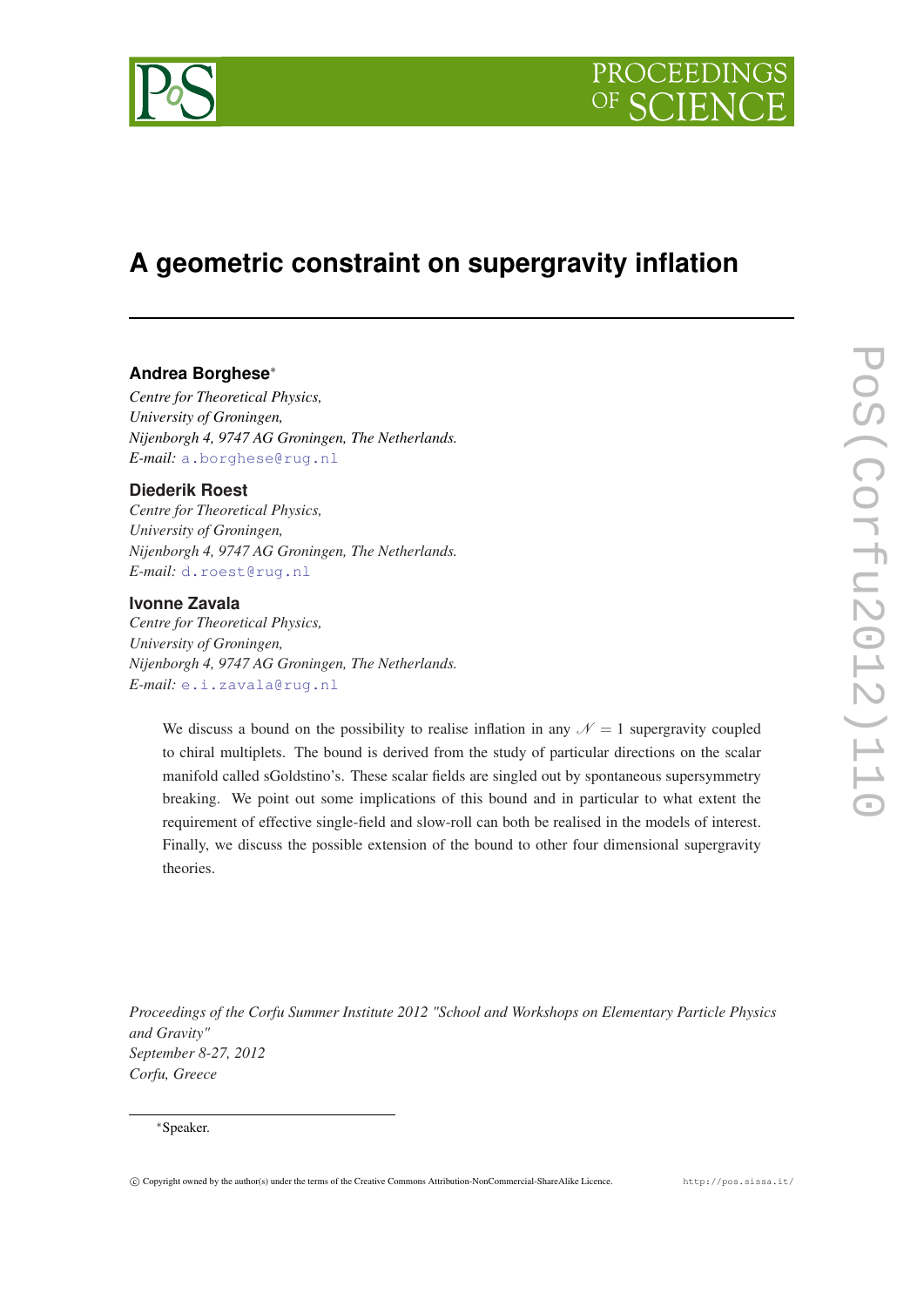# 1. Introduction

More than thirty years after its discovery, inflation remains our best theoretical candidate in order to describe the early universe [[1](#page-12-0), [2](#page-12-0)]. It naturally explains the high degree of homogeneity at large scales in the present Universe, thus solving classical problems associated with e.g. the horizon of CMB beyond patches of 1 degree and the nearly flat spatial geometry. In addition to this homogeneity, it also provides a compelling explanation for the inhomogeneities in both the CMB and the LSS.

Focussing on CMB observations [\[3](#page-12-0)], data show fluctuations in the temperature power spectrum which are almost scale invariant and to a large extent Gaussian. In particular, the spectral index is measured to be

$$
n_s = 0.968 \pm 0.012, \tag{1.1}
$$

while the  $f_{\rm NL}^{\rm local}$ ,  $f_{\rm NL}^{\rm equil}$ , *f*<sub>NL</sub> parameters, related to non-gaussianity at the bispectrum level are measured to be

$$
f_{\text{NL}}^{\text{local}} = 32 \pm 21,
$$
  
\n
$$
f_{\text{NL}}^{\text{equil}} = 26 \pm 140,
$$
  
\n
$$
f_{\text{NL}}^{\text{ortho}} = -202 \pm 104.
$$
 (1.2)

All observations are, so far, perfectly consistent with the simplest class of inflationary models, namely the single-field, slow-roll ones. For this class of models many cosmological data are related to the so called slow-roll parameters<sup>1</sup>

$$
\varepsilon \equiv \frac{G^{IJ} D_I V D_J V}{2 \ell_P^2 V}, \qquad \eta \equiv \text{min. eigenvalue } \left( \frac{G^{IK} D_K D_J V}{\ell_P^2 V} \right). \tag{1.3}
$$

In particular, the spectral index  $(1.1)$  is given by

$$
n_s = 1 - 6\varepsilon + 2\eta \,,\tag{1.4}
$$

and one finds  $f_{\text{NL}} = \mathcal{O}(\varepsilon)$ , in perfect agreement with observational constraints.

In view of the phenomenological success of the inflationary paradigm, it is natural to look for a possible embedding into a more fundamental theory of quantum gravity, such as string theory. Indeed in recent years a large research effort has been devoted to finding realisations of inflation in string theory. Despite a number of interesting and influential examples, this search is somewhat hampered by our limited knowledge of the contours of the playground: it remains unclear to this day which string theory compactifications are admissible, and what their resulting features are.

One example is D-brane inflation (see e.g. [[4](#page-12-0)] for a review with several references), which has seen a lot of progress in the last years in the context of type IIB flux compactifications, where moduli stabilisation is under good theoretical control. Much effort has been put in computing the scalar potential of the D3-brane position, which is responsible to drive inflation. Another approach

<sup>&</sup>lt;sup>1</sup>Here we give the multi-field generalisation of the slow-roll parameters in order to make contact with the supergravity models. *GIJ* is the field dependent metric on the manifold described by the scalar fields. Furthermore we use the definition  $\ell_p^2 = 1/M_p^2 = 8\pi G_N$ .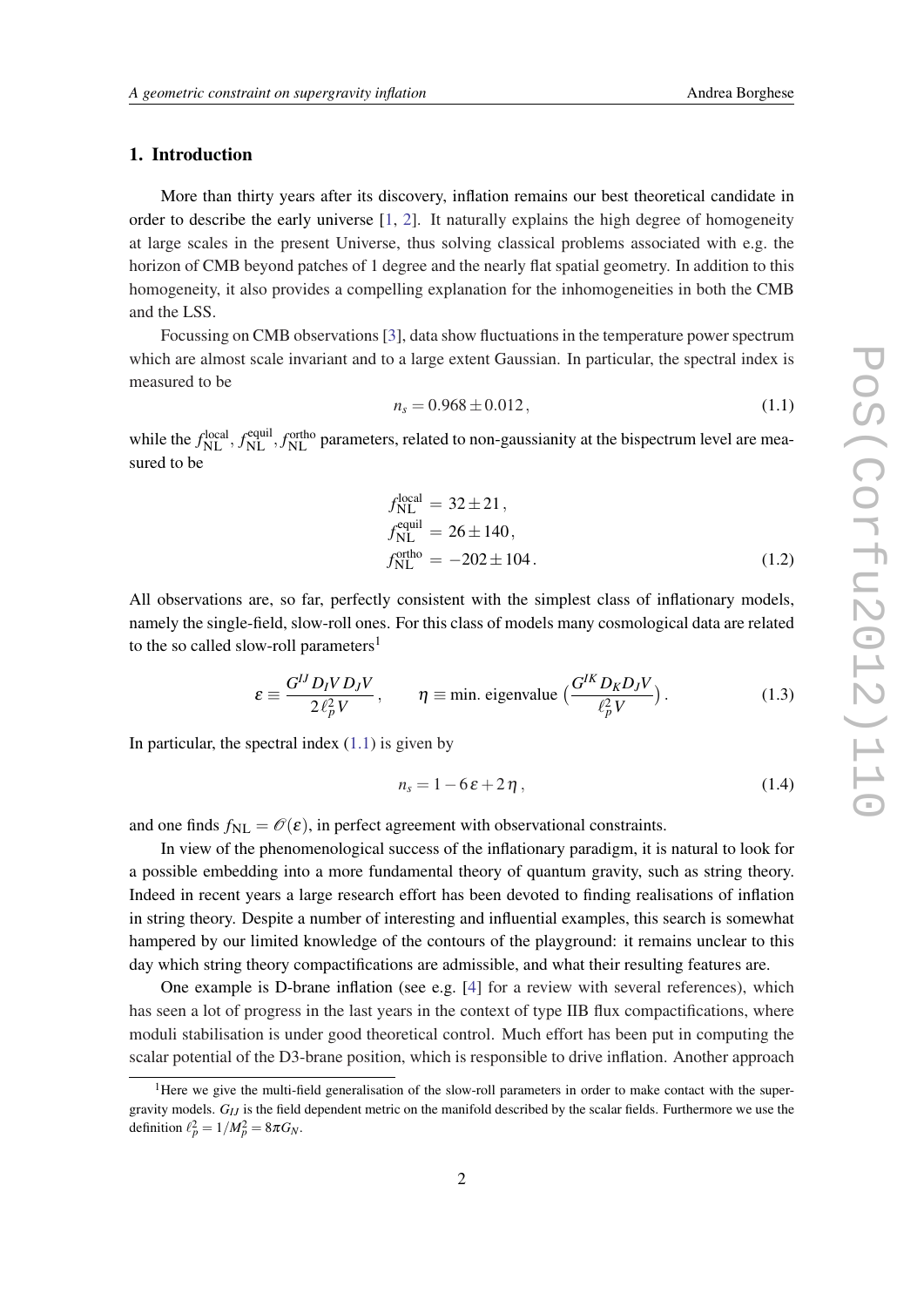within type IIB flux compactifications has been to study modular inflation in the Large Volume scenario [[5](#page-12-0)]. Here the scalar potential responsible to drive inflation can be explicitely computed and inflation realised [\[6\]](#page-12-0).

Another example is provided by the analysis of the inflationary properties of flux compactifications of type IIA string theory. Restricting oneself to Calabi-Yau compactifications with only standard NS-NS 3-form flux, R-R fluxes, D6-branes and O6-planes at large volume and small string coupling, one can stabilise the moduli at the classical level [[7](#page-12-0)]. However, such constructions always satisfy a very simple and nevertheless strong lower bound on the first slow-roll parameter [\[8\]](#page-12-0),  $\varepsilon \geq 27/13$ , violating the slow-roll assumption. Surprisingly, in order to derive this lower bound, only two of the total set of moduli fields had to be taken into account: one finds violation of the slow-roll condition already in the projection onto the two-dimensional plane spanned by the dilaton and the volume modulus. Based solely on the dynamics of these two fields, it has been argued that cosmological observations have ruled out geometric IIA compactifications. A possible way to circumvent this no-go theorem would be to replace the six-torus by negatively curved internal manifolds.

In this contribution we want to extend the above analyses in a different direction, namely that of four dimensional supergravity models. These belong to a very general class of models in which it is natural to embed inflation. Moreover, due to the presence of many scalar fields, there is still room for all the subtleties of multi-field inflation, curvatons, isocurvature perturbations and non-Gaussianities, to name a few. Finally these models are very interesting in wiev of the relationship with string theory. Indeed some supergravity theories can be obtained as a low energy limit of string theory. Thus we could look at the attempt of embedding inflation in supergravity as a first step towards the search of a UV complete theory of inflation.

We start with the simplest supergravity model, namely  $\mathcal{N} = 1$  coupled to *n* chiral multiplets. Instead of taking this problem head-on, or statistically sample a large number of possibilities as in [[9](#page-12-0)], we derive an analytic bound by employing a simplification analogous to the two-dimensional projection of [[8](#page-12-0)]. However, in this case the only directions out of all scalar fields that are singled out are the so-called sGoldstino directions. These are the scalar partners of the would-be Goldstino that is eaten up by the gravitino in the process of spontaneous supersymmetry breaking. Therefore, it is supersymmetry breaking that dynamically determines a number of preferred directions in moduli space.

It has been shown in various supergravity contexts that the sGoldstino directions are very efficient in tracing possible scalar instabilities [[10](#page-12-0), [11,](#page-12-0) [12\]](#page-12-0). For this reason, one can use the sGoldstino directions to derive an upper bound on the second slow-roll parameter  $n$ . In the context of minimal, F-term supergravity this slow-roll condition was discussed in [\[13](#page-12-0)]. Note that it does not require the sGoldstino's and inflaton directions to coincide. We demonstrate that additionally imposing the condition of effective single-field inflation<sup>2</sup> leads to a much stronger bound. We discuss the inflationary implications of this bound and see to what extent it allows for e.g. single-field and slow-roll inflation. Intriguingly, we also find the necessity to introduce a negatively curved manifold as in [\[8\]](#page-12-0), but now as the scalar manifold spanned by the Kähler fields instead of the internal compactification manifold. In principle, the same line of thought could be followed in the context of  $N > 1$  super-

<sup>&</sup>lt;sup>2</sup>In the presence of many scalar fields one can talk about effective single-field inflation whenever one scalar excitation is responsible for the inflationary dynamics while the other fields are stabilised with square mass above the Hubble constant (which is given by the value of the scalar potential along the inflationary trajectory).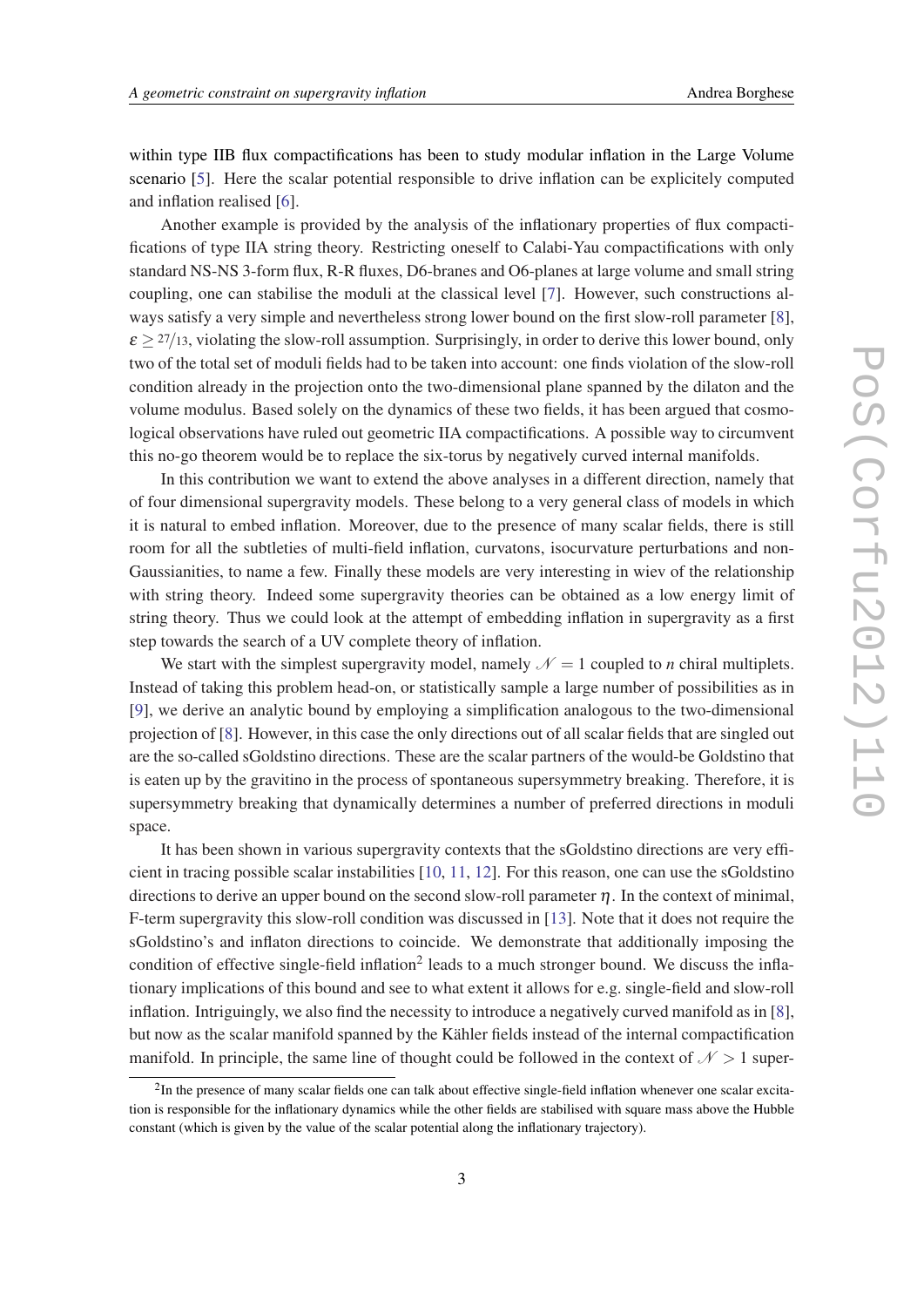<span id="page-3-0"></span>gravity theories. We briefly outline how the bound obtained in the context of minimal supergravity could be extended to such theories and then we draw some conclusions.

# 2. Genesis of the bound

#### The Lagrangian

The field content of our model is given by a graviton  $e_{\mu}{}^{a}$  and a gravitino  $\psi_{\mu}$  coupled to *n* chiral supermultiplets. Each of these is composed by a chiral spin-1/2 field  $\chi$  and a complex field  $\phi$ . It has been shown that the  $\phi^i$ ,  $i = 1, \ldots n$  fields organise themselves in a Kähler-Hodge manifold. This geometric structure is a fundamental ingredient in building the theory.

The Lagrangian is given by (modulo four fermion terms)

$$
e^{-1}\mathcal{L} = \mathcal{L}_{\text{KIN}} + \mathcal{L}_{\text{F-M}} - V, \qquad (2.1)
$$

where

$$
\mathcal{L}_{\text{KIN}} = +\frac{1}{2\ell_p^2} R - \frac{1}{2} \bar{\psi}_\mu \gamma^{\mu\nu\rho} D_\mu \psi_\rho - G_{i\bar{j}} \partial_\mu \phi^i \partial^\mu \bar{\phi}^{\bar{j}} + + \frac{\ell_p^2}{2} G_{i\bar{j}} \left( \bar{\chi}^i \gamma^\mu D_\mu \bar{\chi}^{\bar{j}} + \bar{\chi}^{\bar{j}} \gamma^\mu D_\mu \chi^i \right).
$$
 (2.2)

The gravitino  $\psi_{\mu}$  is a Majorana spinor while  $\chi^{i}$  is a left-handed spinor

$$
\mathbb{P}_L \chi^i = \frac{1}{2} \left( \mathbb{1} + \gamma_5 \right) \chi^i = \chi^i. \tag{2.3}
$$

The fermionic mass terms are given by

$$
\mathcal{L}_{\text{F-M}} = +\frac{\ell_p^2}{2} e^{\ell_p^2 \frac{K}{2}} W \bar{\psi}_\mu \mathbb{P}_R \gamma^{\mu\nu} \psi_\nu - \frac{\ell_p^2}{2} e^{\ell_p^2 \frac{K}{2}} D_i D_j W \bar{\chi}^i \chi^j + \text{h.c.} + + \frac{\ell_p^2}{\sqrt{2}} e^{\ell_p^2 \frac{K}{2}} D_i W \bar{\psi}_\mu \gamma^\mu \chi^i + \frac{\ell_p^2}{\sqrt{2}} G_{i\bar{j}} \bar{\psi}_\mu \gamma^\nu \left( \partial_\nu \bar{\phi}^{\bar{j}} \right) \gamma^\mu \chi^i + \text{h.c.}, \tag{2.4}
$$

and the scalar potential is given by

$$
V = -3 \ell_p^2 e^{\ell_p^2 K} W \overline{W} + e^{\ell_p^2 K} G^{i\bar{j}} D_i W D_{\bar{j}} \overline{W} . \qquad (2.5)
$$

Every derivative is covariantised w.r.t. Kähler transformations besides local Lorentz transformations. Whenever a derivative acts on a quantity with Kähler indices  $(i, \bar{i})$  it needs to be further covariantised w.r.t. diffeomorphisms on the Kähler manifold<sup>3</sup>. The Lagrangian is therefore fully specified by the following two quantities:

- $K = K(\phi^i, \bar{\phi}^i)$  is the Kähler potential and, by definition, the metric on the Kähler manifold is given by  $\partial_i \partial_{\bar{j}} K \equiv G_{i\bar{j}}$ . It has mass dimension two while the scalar fields  $\phi^i$  are normalised to the Planck mass.
- $W = W(\phi^i)$  is the holomorphic superpotential, which has mass dimension three.

<sup>&</sup>lt;sup>3</sup>More on our conventions and a detailed derivation of  $(2.2)-(2.5)$  can be found in [\[14](#page-12-0)].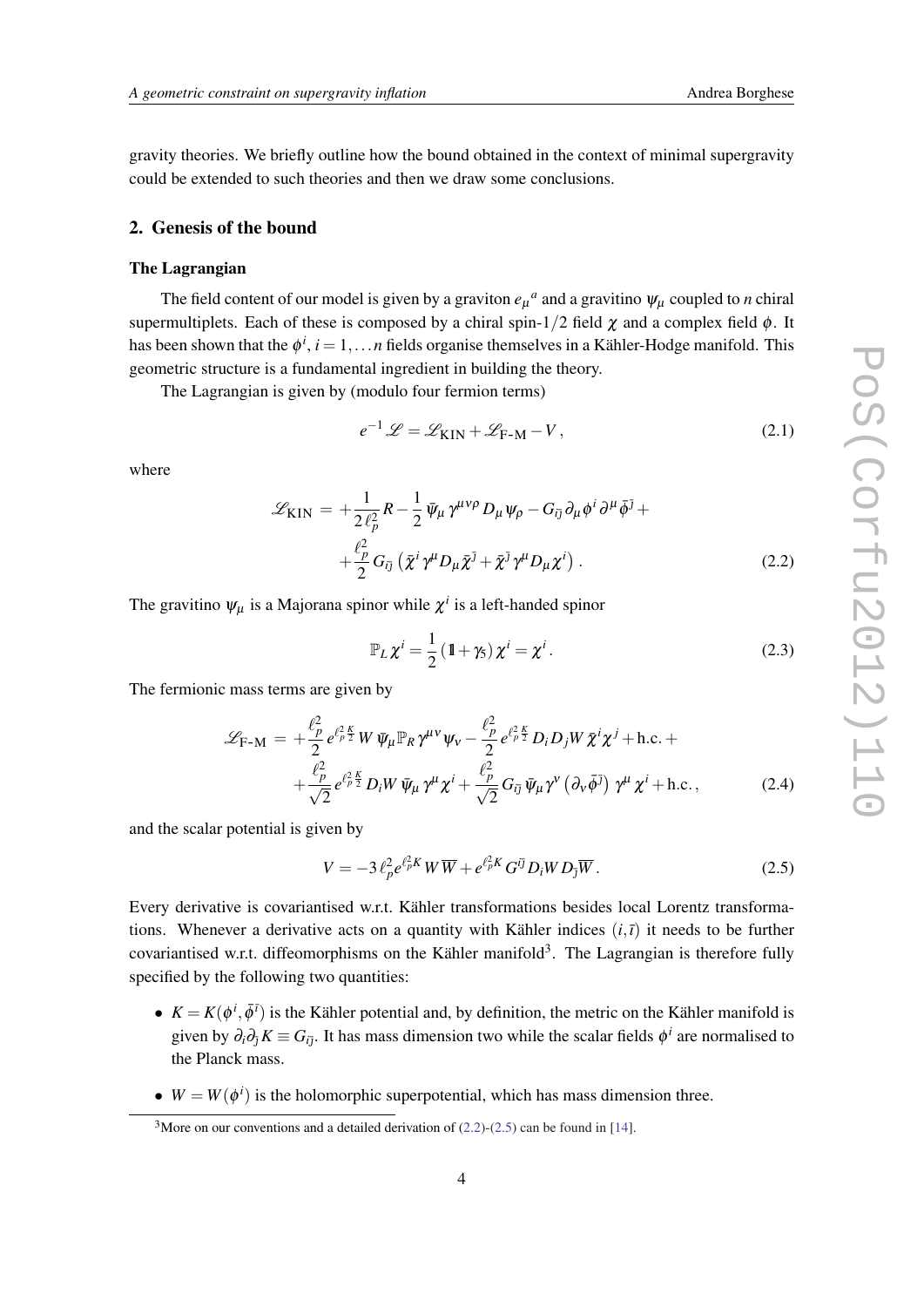The scalar potential ([2.5](#page-3-0)) of any F-term supergravity is made up of two opposing contributions. The negative definite term, related to the superpotential itself, sets the AdS scale. In contrast, the positive definite term is related to the first covariant derivatives of the superpotential  $D_iW$ . The latter quantities are referred to as F-terms and play an essential role as the order parameter for supersymmetry breaking.

## Scalar mass matrix

A way of carrying out the analysis of this class of supergravity theories is by considering the following real combination

$$
G = K + \ell_p^{-2} \ln |\ell_p^3 W|^2.
$$
 (2.6)

This function is by construction Kähler invariant and hence one does not have to worry about covariantising derivatives w.r.t. this kind of transformations. In terms of this function the scalar potential reads

$$
V = \ell_p^{-4} e^{\ell_p^2 G} (\ell_p^2 G^{i\bar{j}} G_i G_{\bar{j}} - 3), \qquad (2.7)
$$

where  $G_i$  denotes the simple partial derivative of  $G$  w.r.t.  $\phi^i$ . The first derivative is given by

$$
\partial_i V = \ell_p^2 G_i V + \ell_p^{-2} e^{\ell_p^2 G} \left( G_i + G^j D_i G_j \right). \tag{2.8}
$$

The second derivatives are thus

$$
D_i D_j V = \ell_p^2 (G_i D_j V + G_j D_i V) + \ell_p^2 (D_i G_j + \ell_p^2 G_i G_j) V +
$$
  
+ 
$$
\ell_p^{-2} e^{\ell_p^2 G} (2 D_{(i} G_j) + G^k D_i D_j G_k),
$$
  

$$
D_i D_j V = \ell_p^2 (G_i D_j V + G_j D_i V) + \ell_p^2 (G_{ij} - \ell_p^2 G_i G_j) V +
$$
  
+ 
$$
\ell_p^{-2} e^{\ell_p^2 G} [G_{ij} + (D_i G^k) (D_j G_k) - \mathcal{R}_{jikl} G^k G^{\bar{l}}].
$$
 (2.9)

Using these derivatives we are able to construct the squared mass matrix for the scalar fields at any point in field space. It is given by

$$
m^{2I}{}_{J} = \begin{bmatrix} m^{2i}{}_{j} & m^{2i}{}_{\bar{j}} \\ m^{2\bar{i}}{}_{j} & m^{2\bar{i}}{}_{\bar{j}} \end{bmatrix} = \begin{bmatrix} G^{i\bar{k}} D_{\bar{k}} D_{j} V & G^{i\bar{k}} D_{\bar{k}} D_{\bar{j}} V \\ G^{i\bar{k}} D_{k} D_{j} V & G^{i\bar{k}} D_{k} D_{\bar{j}} V \end{bmatrix}.
$$
 (2.10)

where we have used the collective index  $I = (i, \bar{i})$ .

## sGoldstino directions

Spontaneous supersymmetry breaking is induced by  $D_iW$ . We consider a configuration of the theory in which supersymmetry is broken, i.e.  $D_iW \neq 0$ . We see from [\(2.4](#page-3-0)) that the mixing between the gravitino and the chiral spin-1/2 fields is sourced exactly by the order parameter of supersymmetry breaking and is encoded in the term

$$
\frac{\ell_p^2}{\sqrt{2}} e^{\ell_p^2 \frac{K}{2}} D_i W \bar{\psi}_\mu \gamma^\mu \chi^i = -\frac{1}{\ell_p} \bar{\psi}_\mu \gamma^\mu \left( \mathbb{P}_L \zeta \right), \qquad (2.11)
$$

where we have defined a linear combination of spin-1/2 fields

$$
\mathbb{P}_L \zeta = -\frac{\ell_p^3}{\sqrt{2}} e^{\ell_p^2 \frac{K}{2}} D_i W \chi^i.
$$
\n(2.12)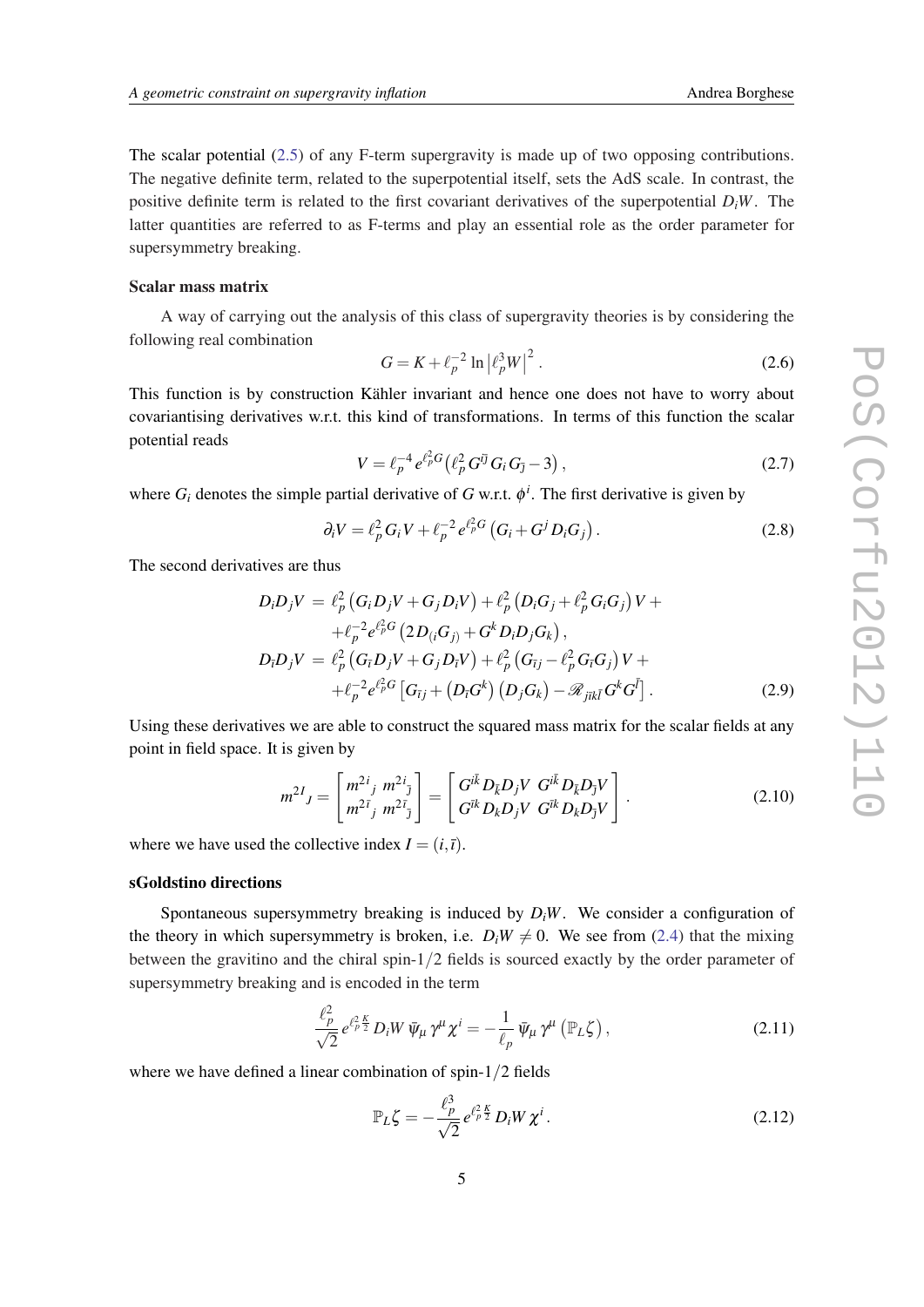This field is usually called the Goldstino. Indeed, it is possible to show that the dynamics of the gravitino can be disentangled from that of the spin- $1/2$  fields, by performing a supersymmetry transformation in which the supersymmetry parameter  $\varepsilon$  is proportional to the Goldstino. Going to the so-called unitary gauge it is possible to eliminate from the spectrum the Goldstino. This is the analogue of the Higgs mechanism for spontaneous gauge symmetry breaking, often called super-Higgs mechanism. The missing degrees of freedom are absorbed by the gravitino.

We now consider the supersymmetry variation of the Goldstino field. Apart from terms involving fermions, it is given by

$$
\delta(\mathbb{P}_{L}\zeta) = -\frac{\ell_p^3}{2} e^{\ell_p^2 \frac{\kappa}{2}} D_i W \frac{1}{\ell_p} \gamma^{\mu} \partial_{\mu} \phi^i(\mathbb{P}_{R} \varepsilon) + \frac{\ell_p^2}{2} e^{\ell_p^2 K} G^{i\bar{j}} D_i W D_{\bar{j}} \overline{W} (\mathbb{P}_{L} \varepsilon)
$$
  
= 
$$
-\frac{\ell_p^3}{2} e^{\ell_p^2 \frac{\kappa}{2}} D_i W \frac{1}{\ell_p} \gamma^{\mu} \partial_{\mu} \phi^i (\mathbb{P}_{R} \varepsilon) + \frac{\ell_p^2}{2} V_+ (\mathbb{P}_{L} \varepsilon),
$$
 (2.13)

where in the second term we recognise the positive definite part of the scalar potential, denoted by  $V_{+}$ . In the first term the complex quantity

$$
\frac{\ell_p^3}{2} \, e^{\ell_p^2 \frac{K}{2}} \, D_i W \tag{2.14}
$$

defines, for a fixed value of  $\phi^i$ , a direction in the scalar manifold. After a Kähler transformation, it can be written as

$$
\frac{\ell_p^2}{2} e^{\ell_p^2} \frac{G}{G_i}.
$$
\n(2.15)

We normalise the direction to a unit vector taking

$$
g_i = \frac{G_i}{\sqrt{G_j G^j}}.
$$
\n(2.16)

At this point we would like to point out a slight subtlety concerning the terminology of the Goldstino and sGoldstino's. For cosmological purposes, in which one usually considers timedependent scalar fields, the definition of the linear combination of spin-1/2 fields which gives the Goldstino is slightly different from what is discussed above. This is mainly due to the presence of couplings of the schematic form  $\bar{\psi}(\partial \phi) \chi$  in [\(2.4](#page-3-0)). In that case a more careful analysis applies which can be found for instance in [\[14](#page-12-0)]. Therefore, referring to the  $g_i$  directions as the sGoldstino's is a small abuse of notation in the time-dependent case. Nevertheless, these directions can be defined on the scalar manifold as long as supersymmetry is broken and we will use this in what follows.

# A geometric bound

In this section we follow the steps of [[13\]](#page-12-0) and consider the projection of the mass matrix on the direction specified by  $g_i$ . For any complex quantity  $U_i$  with  $U_i \overline{U}^i = 1$  we could define two dinstinct real orthonormal directions  $(U_i, \bar{U}_i)/\sqrt{2}$  and  $(iU_i, -i\bar{U}_i)/\sqrt{2}$ . The same could be done with the sGoldstino direction *g<sup>i</sup>* . Consider now the projection of the mass matrix along these directions

$$
\frac{1}{2}\left[g_i\;g_{\bar{i}}\right]\begin{bmatrix}m^{2i}_{j}\;m^{2i}_{\bar{j}}\\m^{2\bar{i}}_{j}\;m^{2\bar{i}}_{\bar{j}}\end{bmatrix}\begin{bmatrix}g^{j}\\g^{\bar{j}}\end{bmatrix}\quad,\qquad\frac{1}{2}\left[-g_i\;g_{\bar{i}}\right]\begin{bmatrix}m^{2i}_{j}\;m^{2i}_{\bar{j}}\\m^{2\bar{i}}_{j}\;m^{2\bar{i}}_{\bar{j}}\end{bmatrix}\begin{bmatrix}-g^{j}\\g^{\bar{j}}\end{bmatrix},\qquad(2.17)
$$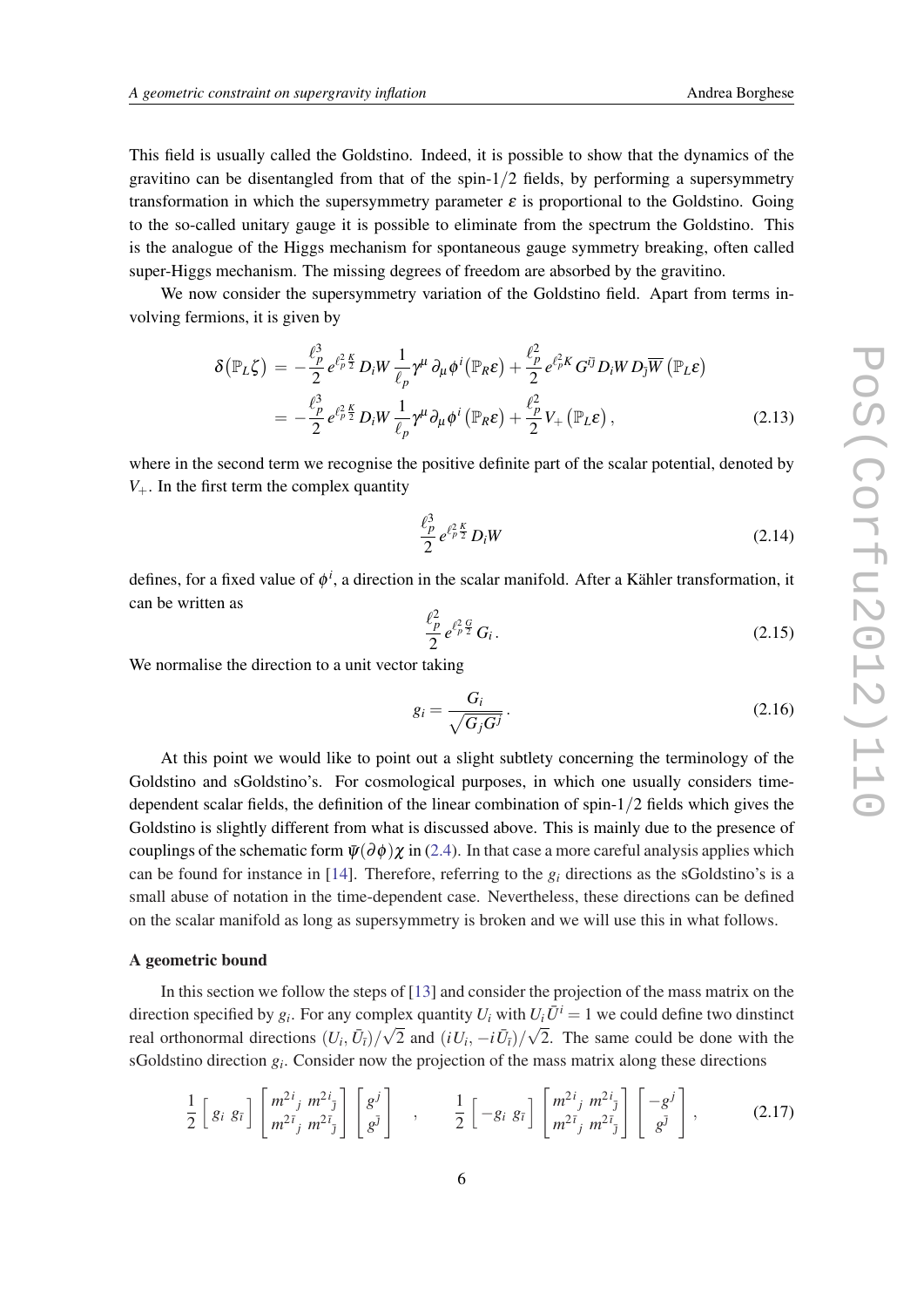<span id="page-6-0"></span>If we take the averaged sum of these two quantities and normalise it w.r.t. the potential we are left with

$$
\eta_{\rm sG} \equiv \frac{g^{\bar{i}}g^j D_{\bar{i}} D_j V}{\ell_p^2 V} = \frac{2}{3\gamma} + \frac{4}{\sqrt{3}} \frac{1}{\sqrt{1+\gamma}} \Re \left\{ g^i \frac{D_i V}{V} \right\} + \frac{\gamma}{1+\gamma} \frac{G^{\bar{i}j} D_{\bar{i}} V D_j V}{\ell_p^2 V^2} - \frac{1+\gamma}{\gamma} \tilde{\mathcal{R}}, \tag{2.18}
$$

where we have defined

$$
\gamma = \frac{\ell_p^4 V}{3 e^{\ell_p^2 G}} = \frac{\ell_p^2 V}{3 |m_{3/2}|^2},
$$
\n(2.19)

 $\Re$  denotes the real part and  $\tilde{\mathcal{R}}$  is the sectional curvature related to the plane defined by  $g_i$  on the scalar manifold

$$
\tilde{\mathcal{R}} \equiv \frac{\mathcal{R}_{\bar{i}j\bar{k}l} g^{\bar{i}} g^j g^{\bar{k}} g^l}{\ell_p^2}.
$$
\n(2.20)

Notice that  $\eta_{\text{sG}}$  is obtained from the averaged sum of two masses. We will come back to this point in the next section. In [\[13\]](#page-12-0)  $\eta_{\rm sG}$  is used to obtain a bound on the second slow-roll parameter  $\eta$ depending on the first slow-roll parameter  $\varepsilon$ ,  $\gamma$  and the sectional curvature  $\tilde{\mathcal{R}}$ . In order to get the bound we first notice that, for any unit vector  $U_I = (U_i, \bar{U}_i)/\sqrt{2}$  with  $U_i \bar{U}^i = 1$ , we have

$$
\eta \le \frac{U_I m^{2I} J U^J}{V} \quad , \qquad \left| \bar{U}^i \frac{D_i V}{V} \right| \le \sqrt{\varepsilon} \,.
$$

Combining this information and pluging it into (2.18), we obtain

$$
\eta \le \eta_{\rm sG} \le \frac{2}{3\gamma} + \frac{4}{\sqrt{3}} \frac{1}{\sqrt{1+\gamma}} \sqrt{\epsilon} + \frac{\gamma}{1+\gamma} \epsilon - \frac{1+\gamma}{\gamma} \tilde{\mathcal{R}}.
$$
 (2.22)

We will be interested in the last inequality of the chain (2.22), namely the one which relates  $\eta_{\rm sG}$  to  $\varepsilon$  and  $\tilde{\mathcal{R}}$ . Before going through the discussion, consider the limit  $\gamma \gg 1$  which corresponds to the case in which the mass of the gravitino is well below the scalar potential during inflation and the F-term dominates. In this case we get the simple bound

$$
\eta_{\rm sG} \le \varepsilon - \tilde{\mathcal{R}} \,. \tag{2.23}
$$

Both bounds are very interesting as they relate the slow-roll parameters to the geometry of the scalar manifold. In the next section, after a small summary regarding all the quantities appearing in (2.22), we will analyse their inflationary implications.

## 3. Implications of the bound

In this section we discuss the implications of the geometric bounds derived above, (2.22) and (2.23). In order to do that, we first recap the information contained in this bound and its physical meaning:

•  $\gamma$  is the ratio between the scalar potential and the gravitino mass (2.19). It tells one which is the relative importance between the two contributions to the scalar potential. If  $\gamma \rightarrow -1$  the scalar potential is dominated by the negative definite contribution. When  $\gamma \sim 0$  the two terms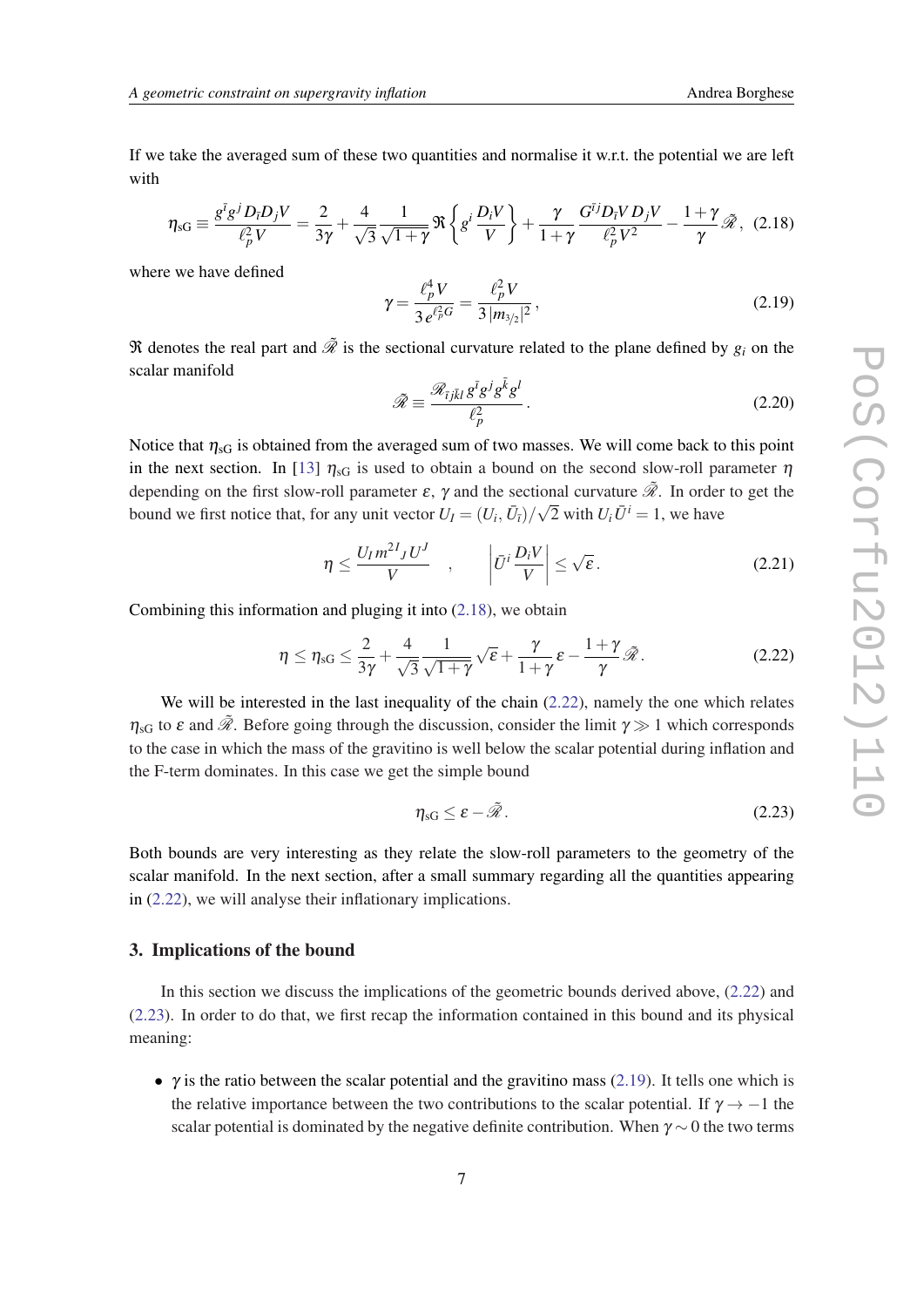are of the same order. Finally when  $\gamma \gg 1$  the supersymmetry breaking F-terms dominate over the AdS scale.

During inflation  $\ell_p^2 V \sim H^2$  and the limit  $\gamma \gg 1$  means the gravitino mass is well below the Hubble scale since the F-term dominates, as is the case in F-term inflation. Unless other mechanism enters the game, it is reasonable to assume today's gravitino mass being of the same order of magnitude as the one during inflation. If that is the case and today's gravitino mass being at the TeV scale, then  $\gamma \gg 1$  is a very sensible limit to take.

- $\eta_{\rm sG}$  is the averaged sum of two scalar masses normalised to the value of the potential. This is a key point. If we want to embed effective single-field inflation in F-term supergravity, there are two possible scenarios. In the first one, the inflaton is not one of the sGoldstino directions. In this case, if one wants the sGoldstino fields to be spectators during inflation, their masses should be of order *H* or above and hence  $\eta_{\text{SG}} \gtrsim 1/2$ . In the second scenario the inflaton is one of the sGoldstino directions: this is referred to as sGoldstino inflation (for recent analyses, see e.g. [[15](#page-12-0), [16](#page-12-0), [17](#page-12-0), [18](#page-12-0)]). Even in this case  $\eta_{\rm sG}$  should be of order  $1/2$  or larger, because the orthogonal sGoldstino field needs to be stabilised along the inflationary trajectory. Thus in any case, *single-field inflation* requires  $\eta_{\rm sG} \gtrsim 1/2$ .
- $\bullet$   $\varepsilon$  is the generalisation of the first slow-roll parameter to the case of many scalar fields. It is a measure of the sum of the squared velocity of all the fields. Despite the multi-field generalisation, *slow-roll inflation* requires  $\varepsilon \ll 1$ .
- $\tilde{\mathcal{R}}$  is the sectional curvature related to the plane identified by the sGoldstino directions. In general the Riemann tensor of a manifold is completely specified once all the sectional curvatures are given. For our purposes it is sufficient to say that, if  $\tilde{\mathcal{R}} \sim 1$ , there are some components of the Riemann tensor which are of order  $\ell_p^{-2}$  and as a consequence we are dealing with a strongly curved scalar manifold. In other words, the scalar kinetic terms in ([2.2](#page-3-0)) cannot be simply given by

$$
-G_{i\bar{j}}\partial_{\mu}\phi^{i}\partial^{\mu}\bar{\phi}^{j} \simeq -\sum_{i=1}^{n} \partial_{\mu}\phi^{i}\partial^{\mu}\bar{\phi}^{i}, \qquad (3.1)
$$

but one needs to take into account the presence of the Kähler metric. Therefore *canonical kinetic terms* require  $\tilde{\mathcal{R}} = 0$ .

Let us now discuss the inflationary implications of the bound derived above. For concretness we will focus on inflationary scenarios for which  $\gamma \gg 1$ , which is the case in F-term inflation. For other scenarios with finite values of  $\gamma$ , a similar analysis can be equally done. From the form of the bound [\(2.23](#page-6-0)) and the above discussion it can be seen that one can only impose consistently two of the conditions {single-field, slow-roll, canonical kinetic terms} together. Let us discuss the three possible consistent combinations.

### Slow-roll single-field inflation

The first possibility consists of imposing the first two conditions: slow-roll and effective single-field inflation. From the geometric bound ([2.23\)](#page-6-0), we see that the sectional curvature of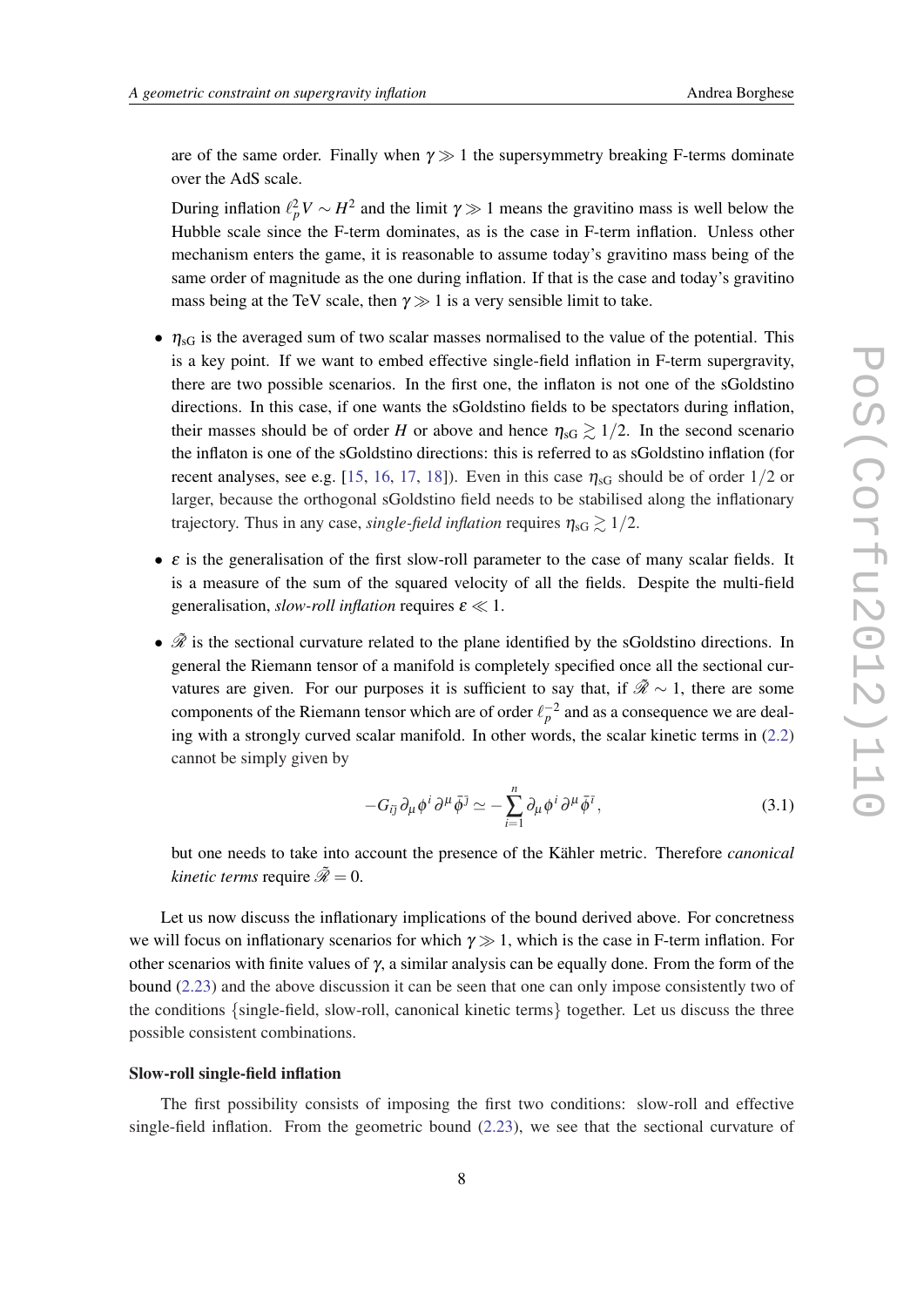the scalar manifold must be strictly negative. In other words, slow-roll and single-field inflation require having non-canonical kinetic terms for the inflaton and all the scalar fields present. Moreover, the non-canonical kinetic terms should correspond to a metric whose Riemann curvature has a number of components which are negative and of order order one in Planck units. Note that this rules out a number of examples discussed in [[13](#page-12-0)].

The fact that non-canonical terms are required at any point in field space implies that the full inflationary trajectory should extend to the point where these terms become relevant – if this were not the case then inflation should proceed independent of these terms, which is inconsistent with the bound ([2.23\)](#page-6-0). Therefore the requirement of non-canonical kinetic terms, with corrections to the metric of order one in Planck units, implies that one must have large field inflation. As a consequence, effectively single-field and slow-roll cannot be realised in small field F-term inflation. Note that this statement on the full inflationary trajectory follows from an analysis of the bound ([2.23](#page-6-0)) for a single point in field space.

There is a small caveat to this statement. Indeed  $\tilde{\mathcal{R}}$  is a specific sectional curvature associated to the plane defined by the sGoldstino fields. By carefully constructing the Kähler- and superpotential it is possible to obtain an inflationary trajectory along which the inflaton is completely orthogonal to the sGoldstino fields (see e.g. [[19,](#page-12-0) [20](#page-12-0)]). The latter are stabilised and, even being  $\tilde{\mathscr{R}} \precsim -\frac{1}{2}$  $\frac{1}{2}$ , still one can obtain canonical kinetic terms for the inflaton allowing for small field inflation. The special features of this model provide an escape from my conclusions. On the other hand, as long as there is a non-negligible overlap between the inflaton and the sGoldstino fields along the inflationary path, my analysis applies.

Observationally, the consequence of having large field inflation is the prediction that tensor modes can be detectable. The argument proceeds via the Lyth bound [[21\]](#page-13-0), which relates inflationary trajectories of order one in Planck units to a ratio *r* between tensor to scalar perturbations of percent level. The latter corresponds to observable tensor modes, which are therefore a prediction of F-term inflation.

Furthermore, the implications for the curvature perturbations in inflation with non-standard kinetic terms have been studied largely in the literature, starting with the work of Garriga-Mukhanov [[22\]](#page-13-0). Writing the scalar part of the lagrangian as a general function  $P(X, \phi)$ , with  $X = \frac{1}{2}$  $\frac{1}{2}g^{\mu\nu}\partial_{\mu}\phi\partial_{\nu}\phi,$ we see that the kinetic term for the inflaton gives rise to a linear function of *X* in the present case. Thus, using the results of [[22\]](#page-13-0), one sees that the resulting perturbations coincide with the canonical case. In particular, the "speed of sound" of the perturbations  $c_s$ , equals the speed of light. In this case, possible departures from the Gaussian spectrum in the equilateral configuration, parameterised by  $f_{\text{NL}}^{\text{eq}} \propto 1/c_s^2$  are negligible [[23,](#page-13-0) [24](#page-13-0)]. Moreover, as has been shown in [[25\]](#page-13-0), non-Gaussianities of the local form  $f_{\text{NL}}^{\text{loc}}$ , are suppressed by  $1 - n_s$  for single field inflation. Thus in this case, one obtains standard single field predictions for the scalar perturbations.

Finally, in the more general case with arbitrary values of  $γ$ , the slow-roll and single-field conditions imply

$$
\tilde{\mathcal{R}} \lesssim \frac{4-3\,\gamma}{6\,(1+\gamma)},\tag{3.2}
$$

and therefore they still impose a geometric bound on the Kähler manifold of F-term supergravity.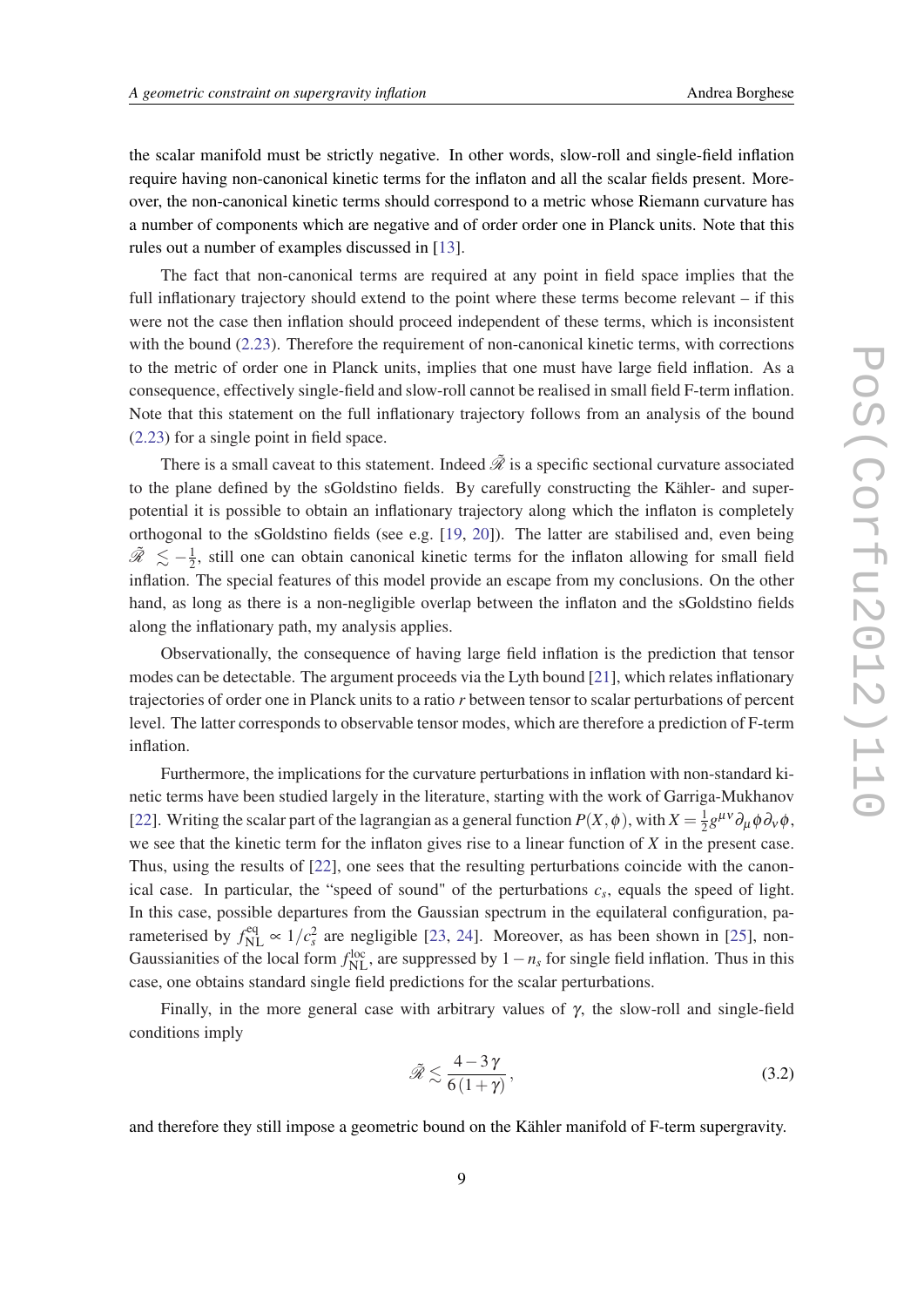# <span id="page-9-0"></span>Slow-roll with canonical kinetic terms

The next possibility is to impose slow-roll inflation and canonically normalised fields. Thus we see that the bound ([2.23\)](#page-6-0) implies that we have to consider multifield inflation with canonical terms for all the fields. In this case, large non-Gaussianity can be generated dynamically by inflation due to the interplay of all fields and large isocurvature perturbations.

Large non-Gaussianity of the local form  $f_{\text{NL}}^{\text{loc}}$  generated during inflation has been shown to be generically hard to achieve (for a review with several references see [[26\]](#page-13-0)) and is very much model dependent. Therefore, without knowledge on the form of the potential, one can only conclude that potentially large non-Gaussianities due to multifield dynamics could be generated in these type of models.

#### Single-field with canonical kinetic terms

The last possible combination is to impose effective single field inflation with canonical kinetic terms. In this case, the geometric bound ([2.23](#page-6-0)) implies that  $\varepsilon \geq 1/2$  and thus slow-roll inflation cannot be realised.

# 4. Extension of the bound

In this section we want to argue how an analysis similar to that we have just showed could be carried out for different supergravity theories. The idea is that, when we focus on the sGoldstino directions, it is always possible to write down a bound of the form

$$
\eta_{\rm sG} \le c_0 \left( f(\gamma) + g(\gamma) \tilde{\mathscr{R}} \right) + c_{1/2} \frac{1}{\sqrt{1+\gamma}} \sqrt{\epsilon} + c_1 \frac{\gamma}{1+\gamma} \epsilon. \tag{4.1}
$$

Clearly the details for each supergravity theory are different. nevertheless it is always possible to single out the sGoldstino's and compute their average mass. We show here how the story goes through in the  $N = 2$  theory coupled to *n* hypermultiplets and then draw some conclusions.

# Fixing conventions

Consider 4 dimensional  $\mathcal{N} = 2$  supergravity with *n* hypermultiplets coupled to the supergravity multiplet. The spectrum of the theory is given by  $(e_\mu^a, \psi_\mu^i, A_\mu)$  plus *n* times  $(\xi^\alpha, q^X)$ , where we adopt the following conventions for indices in the theory<sup>4</sup>

In what follows we stick to Louis et al. treatment [\[12](#page-12-0)]. First we list some interesting facts about quaternionic-Kähler geometry. On the scalar manifold we consider a Killing vector  $k_X$  such that

$$
D_{(X}k_{Y)}(q) = 0, \t\t(4.2)
$$

where *D* is a derivative covariant with respect to diffeomorphisms on the scalar manifold and  $SU(2)$ . We indicate the metric on the scalar manifold with  $G_{XY}$  and the triplet of  $SU(2)$  complex structures with *JXY r* . These complex structures satisfy several properties.

$$
D_X J_{YW}^r = 0
$$
  
\n
$$
J_{WX}^r J^W Y^s = G_{XY} \delta^{rs} + \varepsilon^{rst} J_{XYt},
$$
  
\n
$$
J_{XY}^r J_{WZr} = -\mathcal{R}_{XYWZ} + W_{XYWZ} - G_{X[W} G_{|Y|Z]} - J_{X[W}^r J_{|Y|Z]r}.
$$
\n(4.3)

<sup>&</sup>lt;sup>4</sup>In what follows I also set  $\ell_p^2 = 1$ .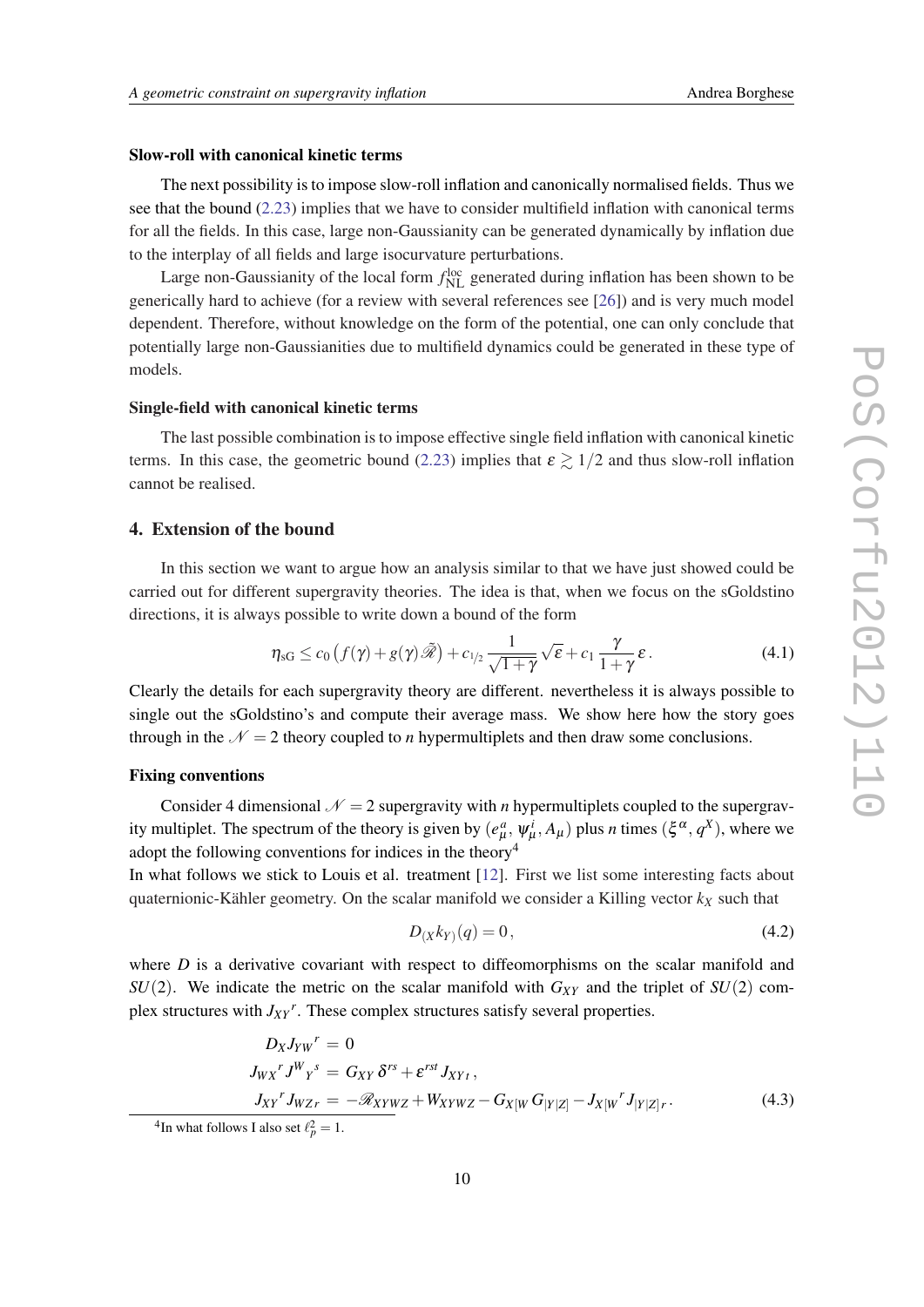| $\mu = 0, , 3$           | space-time world indices                           |
|--------------------------|----------------------------------------------------|
| $a = 0, \ldots, 3$       | space-time flat indices                            |
| $i = 1, 2$               | number of susy generators                          |
| $\alpha = 1, \ldots, 2n$ | $Sp(2n)$ indices labeling hyperspinors             |
| $X=1,\ldots,4n$          | indices on the scalar quaternionic-Kähler manifold |
| $r = 1, 2, 3$            | adjoint $SU(2)$ indices                            |

**Table 1:** Conventions on  $\mathcal{N} = 2$  indices

The Killing vector is derived from a triplet of Killing prepotential

$$
D_X \mathscr{P}^r = 2J_{XY}{}^r k^Y. \tag{4.4}
$$

The previous relation could be, in some sense, inverted obtaining the Killing vector in terms of the Killing prepotential

$$
k_X = -\frac{1}{6} J_{XY}^r D^Y \mathcal{P}_r. \tag{4.5}
$$

In the  $N = 2$  case we have four sGoldstino directions. We will focus on those defined by

$$
U_X^r = -J_X^{\gamma}{}^r k_Y = -\frac{1}{2} D_X \mathcal{P}^r \tag{4.6}
$$

## Scalar sector of the theory

The scalar potential is given by

$$
V(q) = 4k^X k_X - 3 \mathcal{P}^r \mathcal{P}_r. \tag{4.7}
$$

The first derivative is given by

$$
D_X V = 8k^Y D_X k_Y - 6 \mathcal{P}^r D_X \mathcal{P}_r, \qquad (4.8)
$$

and the second one is given by

$$
D_X D_Y V = 8(D_X k^W)(D_Y k_W) - 8\mathcal{R}_{XWYZ} k^W k^Z - 6(D_X \mathcal{P}^r)(D_Y \mathcal{P}_r) - 6\mathcal{P}^r D_{(X} D_Y) \mathcal{P}_r.
$$
 (4.9)

This gives directly the mass matrix  $2 m_{XY}^2 = D_X D_Y V$ .

# sGoldstino projection

If we sandwich the mass matrix with the symmetric sGoldstino directions we obtain four terms

$$
U^{Xr} U_r^Y m_{XY}^2 = +4 (U^{Xr} D_X k^W) (U_r^Y D_Y k_W) - 4 \mathcal{R}_{XWYZ} U^{Xr} k^W U_r^Y k^Z +-3 (U^{Xr} D_X \mathcal{P}^s) (U_r^Y D_Y \mathcal{P}_s) - 3 \mathcal{P}^s U^{Xr} U_r^Y D_{(X} D_Y \mathcal{P}_s.
$$
 (4.10)

The norm of the sGoldstino projection is given by

$$
U_X^r U_r^X = 3 k_X k^X. \tag{4.11}
$$

The quantity  $\eta_{\rm sG}$  is defined as

$$
\eta_{\rm sG} \equiv \frac{U^{Xr} U_r^Y m_{XY}^2}{(U_W^s U_s^W) V}.
$$
\n(4.12)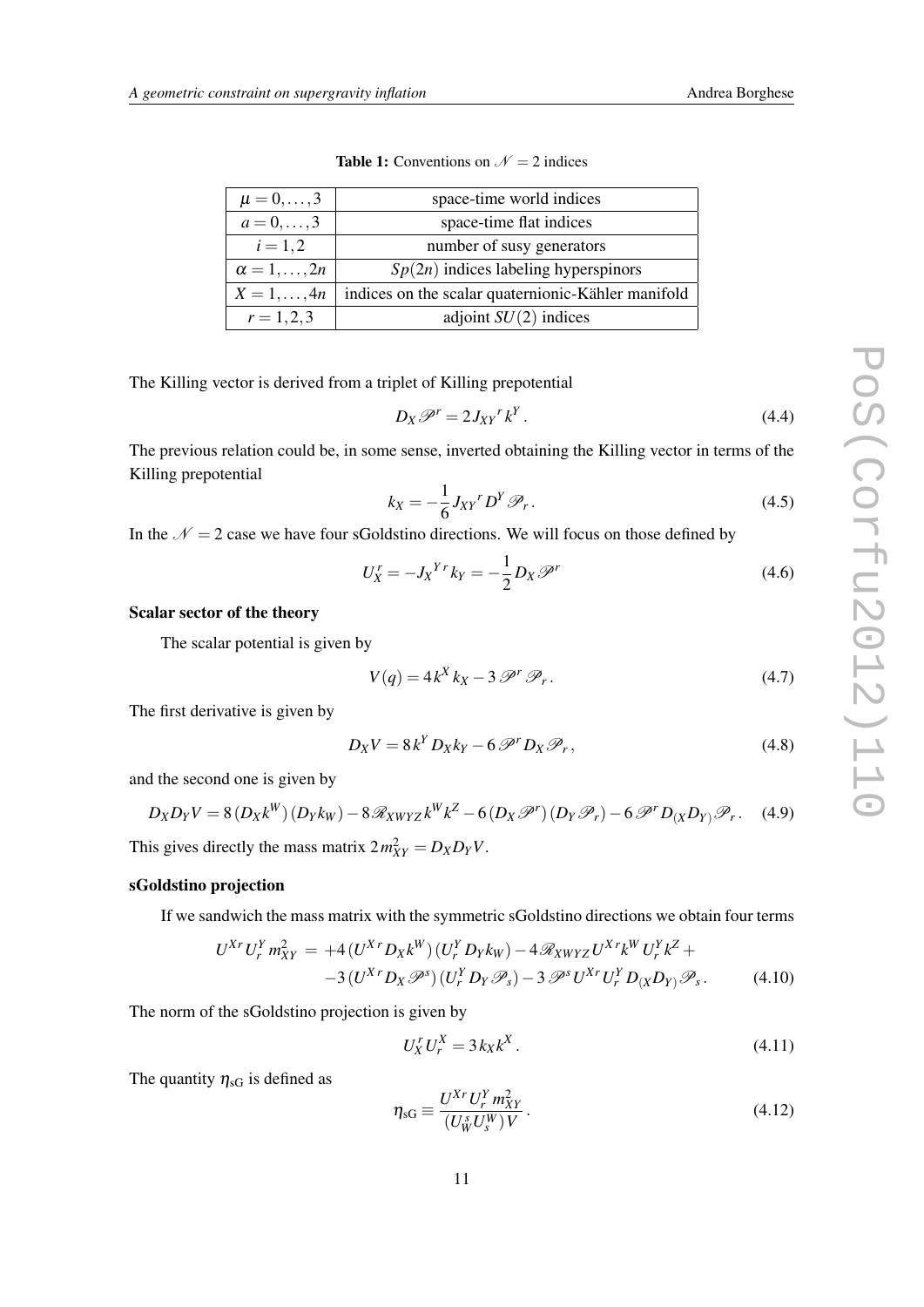#### The  $\gamma$  parameter

We can again define the  $\gamma$ -parameter

$$
\gamma \equiv \frac{V}{3 \left| m_{3/2} \right|^2} = \frac{4 k^X k_X - 3 \mathcal{P}^r \mathcal{P}_r}{3 \mathcal{P}^s \mathcal{P}_s},\tag{4.13}
$$

from which we derive

$$
1 + \gamma = \frac{4k^X k_X}{3 \mathcal{P}^r \mathcal{P}_r} \quad , \qquad \frac{1 + \gamma}{\gamma} = \frac{4k^X k_X}{V} \,. \tag{4.14}
$$

#### The bound

After several tedious algebraic manipulations it is possible to write the following inequality

$$
\eta_{\rm sG} \le -\frac{19 + 27\gamma}{9\gamma} - \frac{13\sqrt{2}}{6\sqrt{3}\sqrt{1+\gamma}}\sqrt{\epsilon} + \frac{\gamma}{2(1+\gamma)}\epsilon - \frac{1+\gamma}{\gamma}\tilde{\mathcal{R}}.\tag{4.15}
$$

Indeed, this bound is exactely of the form [\(4.1\)](#page-9-0) and, furthermore, an analysis completely similar to that performed in the  $\mathcal{N} = 1$  case could be carried out.

The analysis for the  $\mathcal{N} = 2$  case is still preliminary and so are similar analyses for  $\mathcal{N} = 4,8$ theories. Nevertheless the result (4.15) and other results hint at the possibility of obtaining a full set of bounds of the form ([4.1](#page-9-0)).

# 5. Conclusions

In this contribution we have shown how spontaneous supersymmetry breaking can constrain the possibility of embedding inflation in supergravity theories. We have first done that by analysing the simplest  $\mathcal{N} = 1$  model. In there, remerkably, the combination of slow-roll and single-field imposes a very strong constraint on the theory. The curvature of the Kähler manifold spanned by the chiral scalars necessarily includes negative components which are order one in Planck units. Only Kähler manifolds with this property satisfy the necessary but not sufficient condition for slowroll, single field inflation. This rules out many of the examples considered in the literature, see e.g. [[13\]](#page-12-0). Moreover, as discussed in section 3, this automatically implies that the full inflationary trajectory will be in the large field class. A consequence is the generation of observable tensor modes in the polarisation of the CMB.

We have also shown how the same analysis could be extended to other four dimensional supergravity theories. Despite the fact that some result are still preliminary there seems to be the possibility of obtaining a full set of bounds of the form [\(4.1\)](#page-9-0).

# Acknowledgements

The author wants to thank Diederik Roest and Ivonne Zavala for their collaboration in the research on these topics. Furthermore the author thanks the organizers of the "School and Workshop on Elementary Particle Physics and Gravity" for the possibility to participate and present this contribution. The author's resesarch is supported by a VIDI grant from the Netherlands Organisation for Scientific Research (NWO).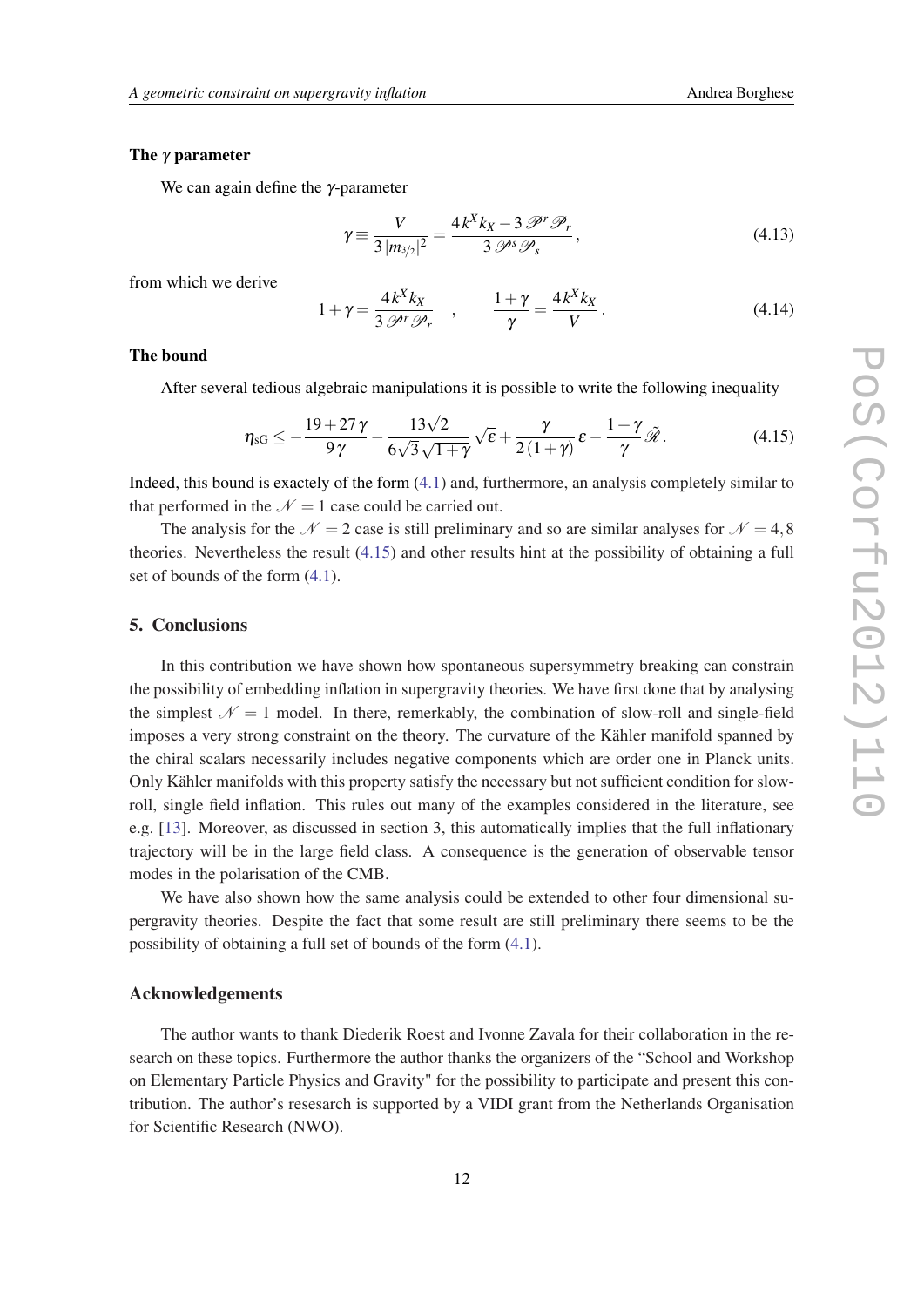### <span id="page-12-0"></span>References

- [1] A. H. Guth, *The Inflationary Universe: A Possible Solution to the Horizon and Flatness Problems*, Phys.Rev. D23 (1981) 347–356.
- [2] A. D. Linde, *A New Inflationary Universe Scenario: A Possible Solution of the Horizon, Flatness, Homogeneity, Isotropy and Primordial Monopole Problems*, Phys.Lett. B108 (1982) 389–393.
- [3] WMAP Collaboration Collaboration, E. Komatsu *et al.*, *Seven-Year Wilkinson Microwave Anisotropy Probe (WMAP) Observations: Cosmological Interpretation*, Astrophys.J.Suppl. 192 (2011) 18 [[1001.4538](http://www.arXiv.org/abs/1001.4538)].
- [4] L. McAllister and E. Silverstein, *String Cosmology: A Review*, Gen.Rel.Grav. 40 (2008) 565–605 [[0710.2951](http://www.arXiv.org/abs/0710.2951)].
- [5] V. Balasubramanian, P. Berglund, J. P. Conlon and F. Quevedo, *Systematics of moduli stabilisation in Calabi-Yau flux compactifications*, JHEP 0503 (2005) 007 [[hep-th/0502058](http://www.arXiv.org/abs/hep-th/0502058)].
- [6] J. P. Conlon and F. Quevedo, *Kahler moduli inflation*, JHEP 0601 (2006) 146 [[hep-th/0509012](http://www.arXiv.org/abs/hep-th/0509012)].
- [7] O. DeWolfe, A. Giryavets, S. Kachru and W. Taylor, *Type IIA moduli stabilization*, JHEP 07 (2005) 066 [[hep-th/0505160](http://www.arXiv.org/abs/hep-th/0505160)].
- [8] M. P. Hertzberg, S. Kachru, W. Taylor and M. Tegmark, *Inflationary Constraints on Type IIA String Theory*, JHEP 12 (2007) 095 [[0711.2512](http://www.arXiv.org/abs/0711.2512)].
- [9] N. Agarwal, R. Bean, L. McAllister and G. Xu, *Universality in D-brane Inflation*, JCAP 1109 (2011) 002 [[1103.2775](http://www.arXiv.org/abs/1103.2775)].
- [10] M. Gomez-Reino and C. A. Scrucca, *Locally stable non-supersymmetric Minkowski vacua in supergravity*, JHEP 05 (2006) 015 [[hep-th/0602246](http://www.arXiv.org/abs/hep-th/0602246)].
- [11] M. Gomez-Reino and C. A. Scrucca, *Constraints for the existence of flat and stable nonsupersymmetric vacua in supergravity*, JHEP 09 (2006) 008 [[hep-th/0606273](http://www.arXiv.org/abs/hep-th/0606273)].
- [12] M. Gomez-Reino, J. Louis and C. A. Scrucca, *No metastable de Sitter vacua in N=2 supergravity with only hypermultiplets*, JHEP 02 (2009) 003 [[0812.0884](http://www.arXiv.org/abs/0812.0884)].
- [13] L. Covi, M. Gomez-Reino, C. Gross, J. Louis, G. A. Palma *et al.*, *Constraints on modular inflation in supergravity and string theory*, JHEP 0808 (2008) 055 [[0805.3290](http://www.arXiv.org/abs/0805.3290)].
- [14] D. Freedman and A. Van Proeyen, *Supergravity*, Cambridge University Press (2012) 607 pp.
- [15] L. Alvarez-Gaume, C. Gomez and R. Jimenez, *Minimal Inflation*, Phys.Lett. B690 (2010) 68–72 [[1001.0010](http://www.arXiv.org/abs/1001.0010)].
- [16] L. Alvarez-Gaume, C. Gomez and R. Jimenez, *A Minimal Inflation Scenario*, JCAP 1103 (2011) 027 [[1101.4948](http://www.arXiv.org/abs/1101.4948)].
- [17] L. Alvarez-Gaume, C. Gomez and R. Jimenez, *Phenomenology of the minimal inflation scenario: inflationary trajectories and particle production*, [1110.3984](http://www.arXiv.org/abs/1110.3984).
- [18] A. Achucarro, S. Mooij, P. Ortiz and M. Postma, *Sgoldstino inflation*, [1203.1907](http://www.arXiv.org/abs/1203.1907).
- [19] R. Kallosh, A. Linde and T. Rube, *General inflaton potentials in supergravity*, Phys.Rev. D83 (2011) 043507 [[1011.5945](http://www.arXiv.org/abs/1011.5945)].
- [20] R. Kallosh, A. Linde, K. A. Olive and T. Rube, *Chaotic inflation and supersymmetry breaking*, Phys.Rev. D84 (2011) 083519 [[1106.6025](http://www.arXiv.org/abs/1106.6025)].